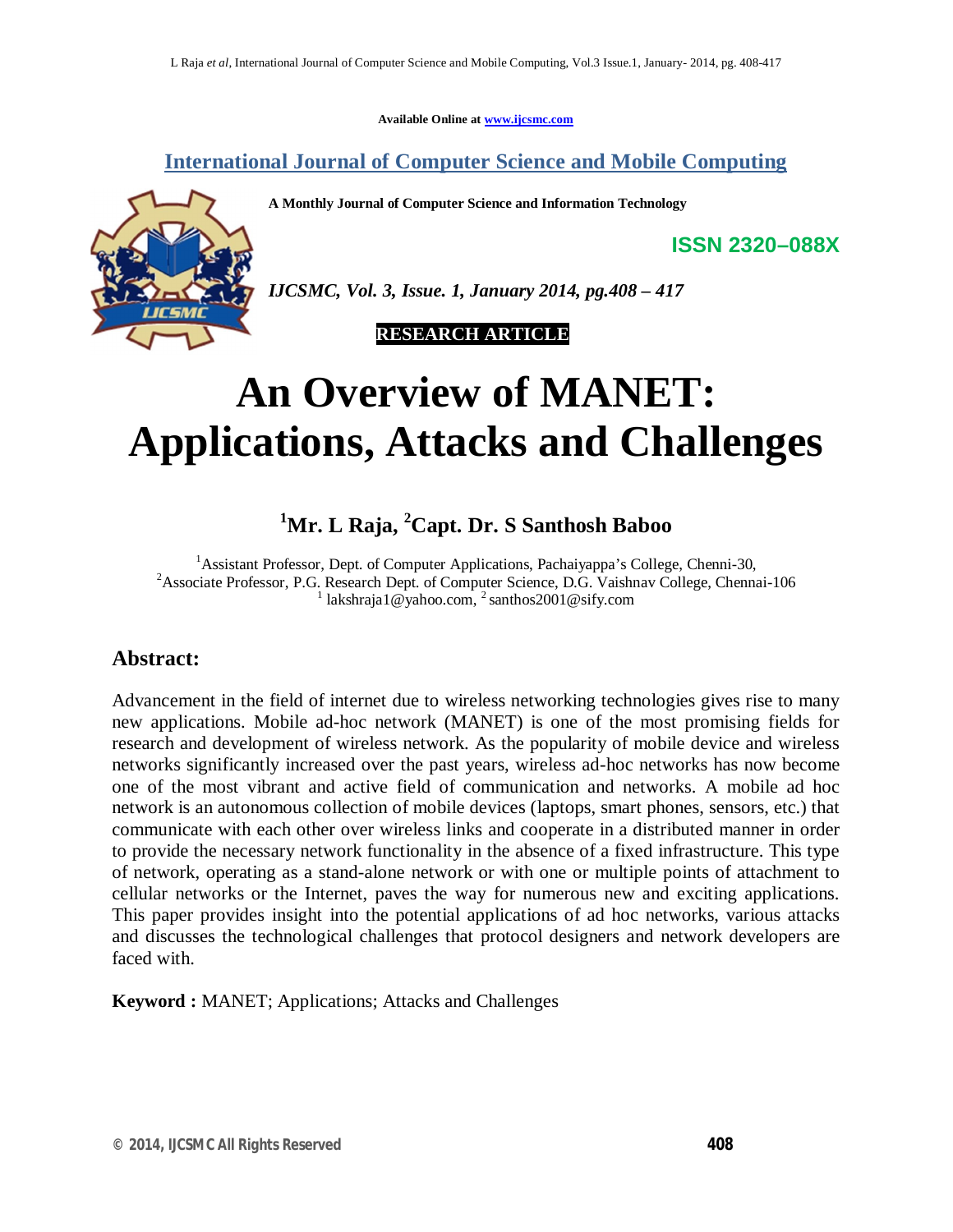#### **1. Introduction:**

MANET is a self configuring network of mobile routers connected by wireless links with no access point. Every mobile device in a network is autonomous. The mobile devices are free to move haphazardly and organize themselves arbitrarily. Nodes in the MANET share the wireless medium and the topology of the network changes erratically and dynamically. In MANET, breaking of communication link is very frequent, as nodes are free to move to anywhere. The density of nodes and the number of nodes are depends on the applications in which we are using MANET. MANET have given rise to many applications like Tactical networks, Wireless Sensor Network, Data Networks, Device Networks, etc. With many applications there are still some design issues and challenges to overcome. The main goal of mobile ad hoc networking is to extend mobility into the realm of autonomous, mobile, wireless domains, where a set of nodes which may be combined routers and hosts--they form the network routing infrastructure in an ad hoc fashion. Lot of security vulnerabilities in a wireless environment, such as MANET, has been identified and a set of countermeasures were also proposed. However, only a few of them provide a guaranty which is an orthogonal to security critical challenge. Taking these factors into concern, the main vision of mobile ad hoc networking is to support robust and efficient operation in mobile wireless networks by incorporating routing functionality into mobile nodes. Such networks are envisioned to have dynamic, sometimes rapidly-changing, random, multihop topologies which are likely composed of relatively bandwidth-constrained wireless links.



Mobile ad hoc network

MANET is more vulnerable than wired network due to mobile nodes, threats from compromised nodes inside the network, limited physical security, dynamic topology, scalability and lack of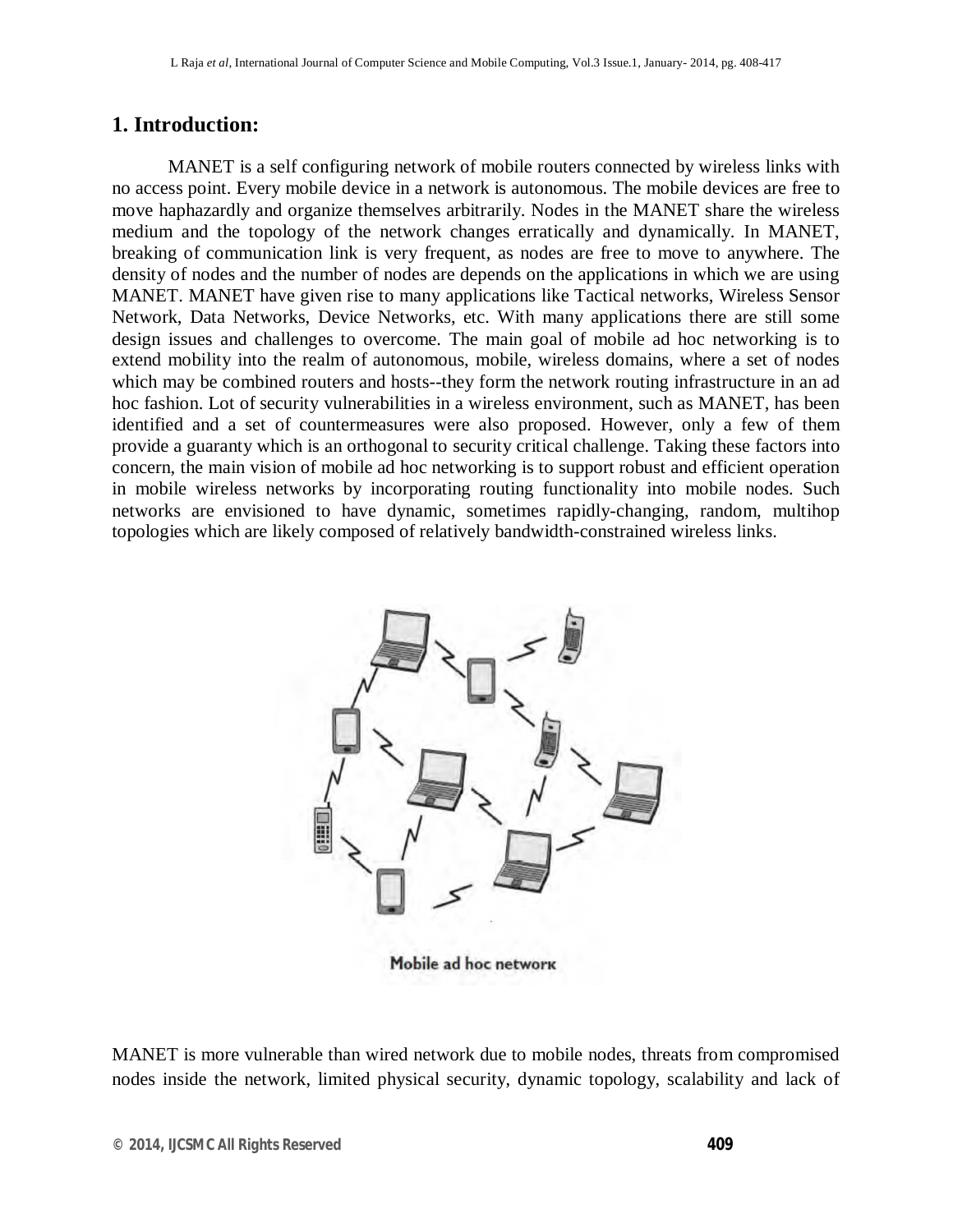centralized management. Because of these vulnerabilities, MANET is more prone to malicious attacks.

#### **2. History of MANET:**

Basically, MANET can be categorized into first, second and third generations. The first generation came up with "packet radio" networks ( PRNET), and were sponsored by DARPA in the early 1970s. It has evolved to be a robust, reliable , operational experimental network. The PRNET used a combination of ALOHA and CSMA approaches for medium access, and a kind of distance-vector routing to provide packet-switched networking to mobile battlefield elements in an infrastructureless, hostile environment. The second generation evolved in early 1980's when SURAN (Survivable Adaptive Radio Networks) significantly improved upon the radios (making them smaller, cheaper, power-thrifty), scalability of algorithms, and resilience to electronic attacks. Important developments during this period include GloMo ( Global Mobile Information System) and NTDR ( Near Term Digital Radio) The goal of GloMo was to provide office-environment Ethernet-type multimedia connectivity anytime, anywhere, in handheld devices. Channel access approaches were now in the CSMA/CA and TDMA molds, and several novel routing and topology control schemes were developed. The NTDR used clustering and link- state routing, and self-organized into a two-tier ad hoc network. Now used by the US Army, NTDR is the only "real" (non-prototypical) ad hoc network in use today. The third generation evolved in 1990's also termed as commercial network with the advent of Notebooks computers, open source software and equipments based on RF and infrared. IEEE 802.11 subcommittee adopted the term "ad hoc networks." And the concept of commercial (non-military) ad hoc networking had arrived. Within the IETF, the Mobile Ad Hoc Networking (MANET) working group was horn, and sought to standardize routing protocols for ad hoc networks. The development of routing within the MANET working group and the larger community forked into reactive (routes on- demand) and proactive (routes ready-to-use) routing protocols 141. The 802.1 1 subcommittee standardized a medium access protocol that was based on collision avoidance and tolerated hidden terminals, making it usable, if not optimal, for building mobile ad hoc network prototypes out of notebooks and 802.11 PCMCIA cards. HIPERLAN and Bluetooth were some other standards that addressed and benefited ad hoc networking.

#### **3. Applications of MANET:**

With the increase of portable devices as well as progress in wireless communication, adhoc networking is gaining importance with the increasing number of widespread applications in the commercial, Military and private sectors. Mobile Ad-Hoc Networks allow users to access and exchange information regardless of their geographic position or proximity to infrastructure. In contrast to the infrastructure networks, all nodes in MANETs are mobile and their connections are dynamic. Unlike other mobile networks, MANETs do not require a fixed infrastructure. This offers an advantageous decentralized character to the network. Decentralization makes the networks more flexible and more robust.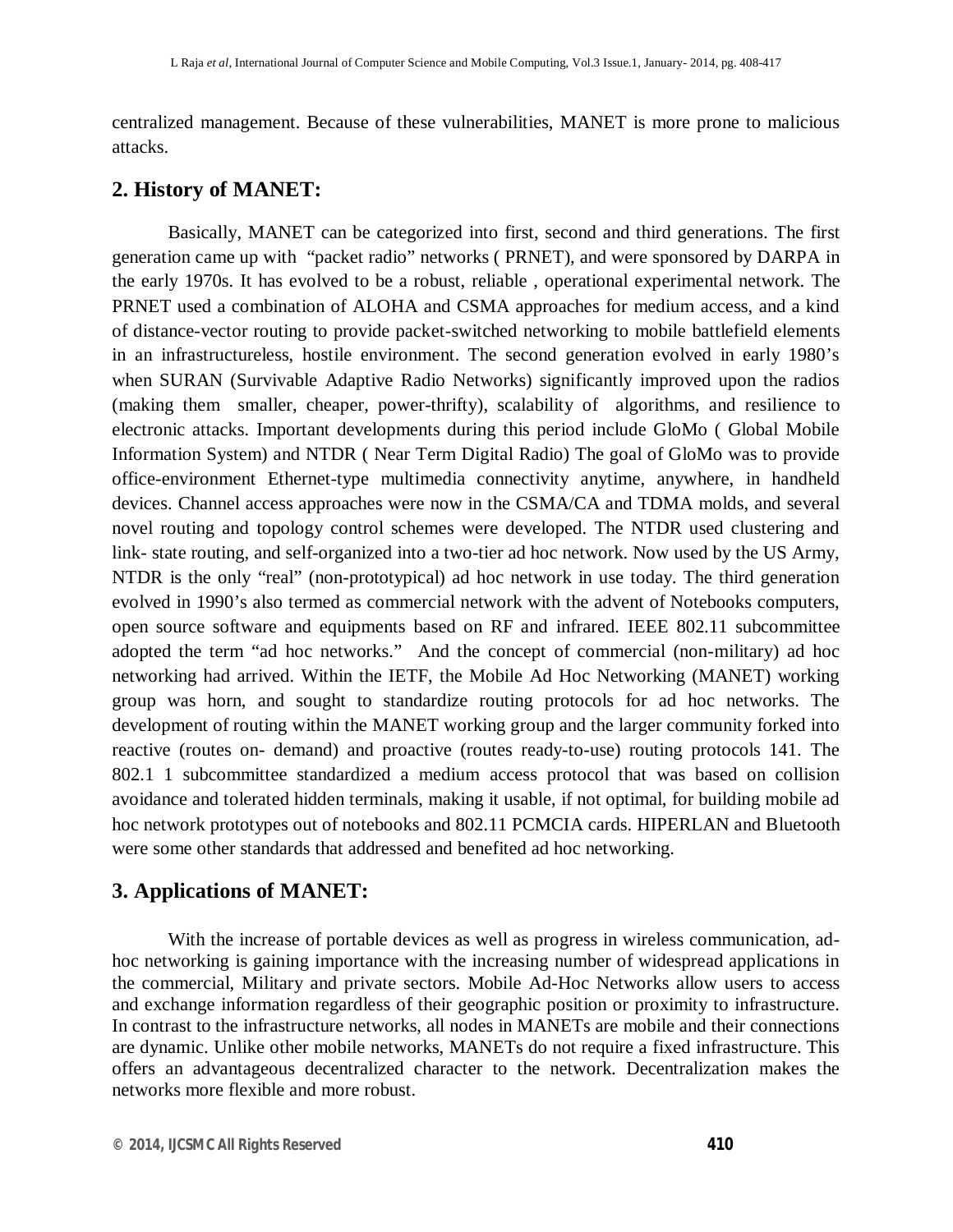**Military Sector :** Military equipment now routinely contains some sort of computer equipment. Ad- hoc networking would allow the military to take advantage of commonplace network technology to maintain an information network between the soldiers, vehicles, and military information headquarters. The basic techniques of ad hoc network came from this field

**Commercial Sector:** Ad hoc can be used in emergency/rescue operations for disaster relief efforts, e.g. in fire, flood, or earthquake. This may be because all of the equipment was destroyed, or perhaps because the region is too remote. Rescuers must be able to communicate in order to make the best use of their energy, but also to maintain safety. By automatically establishing a data network with the communications equipment that the rescuers are already carrying, their job made easier. Other commercial scenarios include e.g. ship-to-ship ad hoc mobile communication, law enforcement, etc.

Low Level: Appropriate low level application might be in home networks where devices can communicate directly to exchange information. Similarly in other civilian environments like taxicab, sports stadium, boat and small aircraft, mobile ad hoc communications will have many applications.

**Data Networks:** A commercial application for MANETs includes ubiquitous computing. By allowing computers to forward data for others, data networks may be extended far beyond the usual reach of installed infrastructure. Networks may be made more widely available and easier to use.

**Sensor Networks:** This technology is a network composed of a very large number of small sensors. These can be used to detect any number of properties of an area. Examples include temperature, pressure, toxins, pollutions, etc. The capabilities of each sensor are very limited, and each must rely on others in order to forward data to a central computer. Individual sensors are limited in their computing capability and are prone to failure and loss. Mobile ad-hoc sensor networks could be the key to future homeland security.

## **4. Attacks in MANET:**

Securing wireless ad-hoc networks is a highly challenging issue. Understanding possible form of attacks is always the first step towards developing good security solutions. Security of communication in MANET is important for secure transmission of information. Absence of any central co-ordination mechanism and shared wireless medium makes MANET more vulnerable to digital/cyber attacks than wired network there are a number of attacks that affect MANET. These attacks can be classified as in the following table

| <b>MANET</b> security Layer | <b>Attacks</b>                  |
|-----------------------------|---------------------------------|
| <b>Application Layer</b>    | Malicious code, Repudiation     |
| <b>Transport Layer</b>      | Session hijacking, SYN Flooding |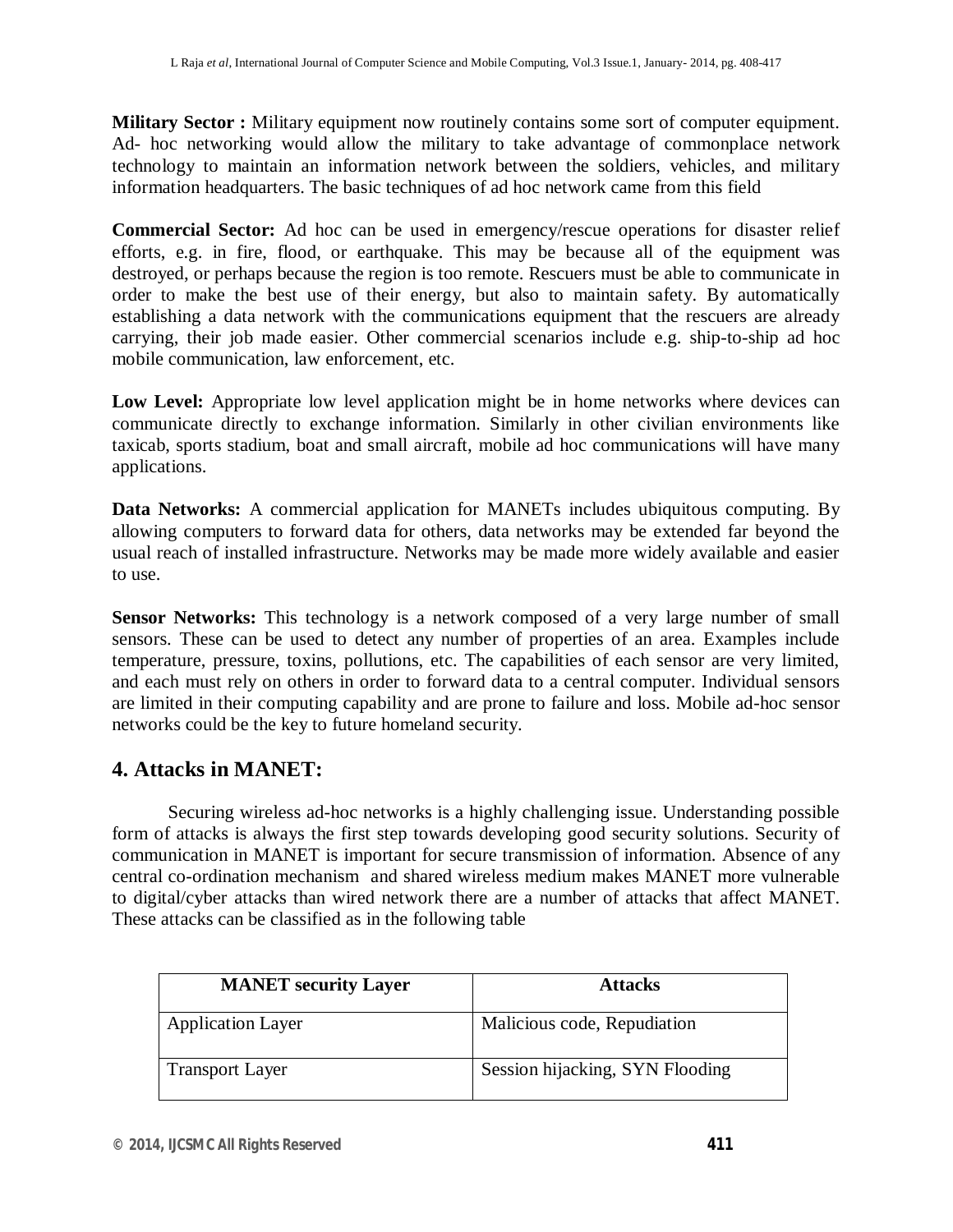| Network Layer   | Flooding, Black Hole, Grey Hole.<br>Worm Hole, Link Spoofing etc. |
|-----------------|-------------------------------------------------------------------|
| Data Link Layer | Traffic analysis and monitoring.                                  |
| Physical Layer  | Traffic Jamming, Eavesdropping                                    |

Attacks on mobile ad hoc networks can be classified into following two categories: Passive and Active attacks.

*1***) Passive attack:** in this type of attack, the intruder only performs some kind of monitoring on certain connections to get information about the traffic without injecting any fake information . This type of attack serves the attacker to gain information and makes the footprint of the invaded network in order to apply the attack successfully. The types of passive attacks are eavesdropping, traffic analysis and snooping:

**Eavesdropping:** This is a passive attack. The node simply observes the confidential information. This information can be later used by the malicious node. The secret information like location, public key, private key, password etc. can be fetched by eavesdropper.

**Traffic Analysis:** In MANETs the data packets as well as traffic pattern both are important for adversaries. For example, confidential information about network topology can be derived by analyzing traffic patterns. Traffic analysis can also be conducted as active attack by destroying nodes, which stimulates self-organization in the network, and valuable data about the topology can be gathered.

**Snooping:** Snooping is unauthorized access to another person's data. It is similar to eavesdropping but is not necessarily limited to gaining access to data during its transmission. Snooping can include casual observance of an e-mail that appears on another's computer screen or watching what someone else is typing. More sophisticated snooping uses software programs to remotely monitor activity on a computer or network device.

Malicious hackers (crackers) frequently use snooping techniques to monitor key strokes, capture passwords and login information and to intercept e-mail and other private communications and data transmissions. Corporations sometimes snoop on employees legitimately to monitor their use of business computers and track Internet usage. Governments may snoop on individuals to collect information and prevent crime and terrorism. Although snooping has a negative aspect in general but in computer technology snooping can refer to any program or utility that performs a monitoring function.

*2)* **Active attack:** in this type of attack, the intruder performs an effective violation on either the network resources or the data transmitted; this is done by International Journal on New Computer Architectures and Their Applications causing routing disruption, network resource depletion, and node breaking. In the following are the types of active attacks over MANET and how the attacker's threat can be performed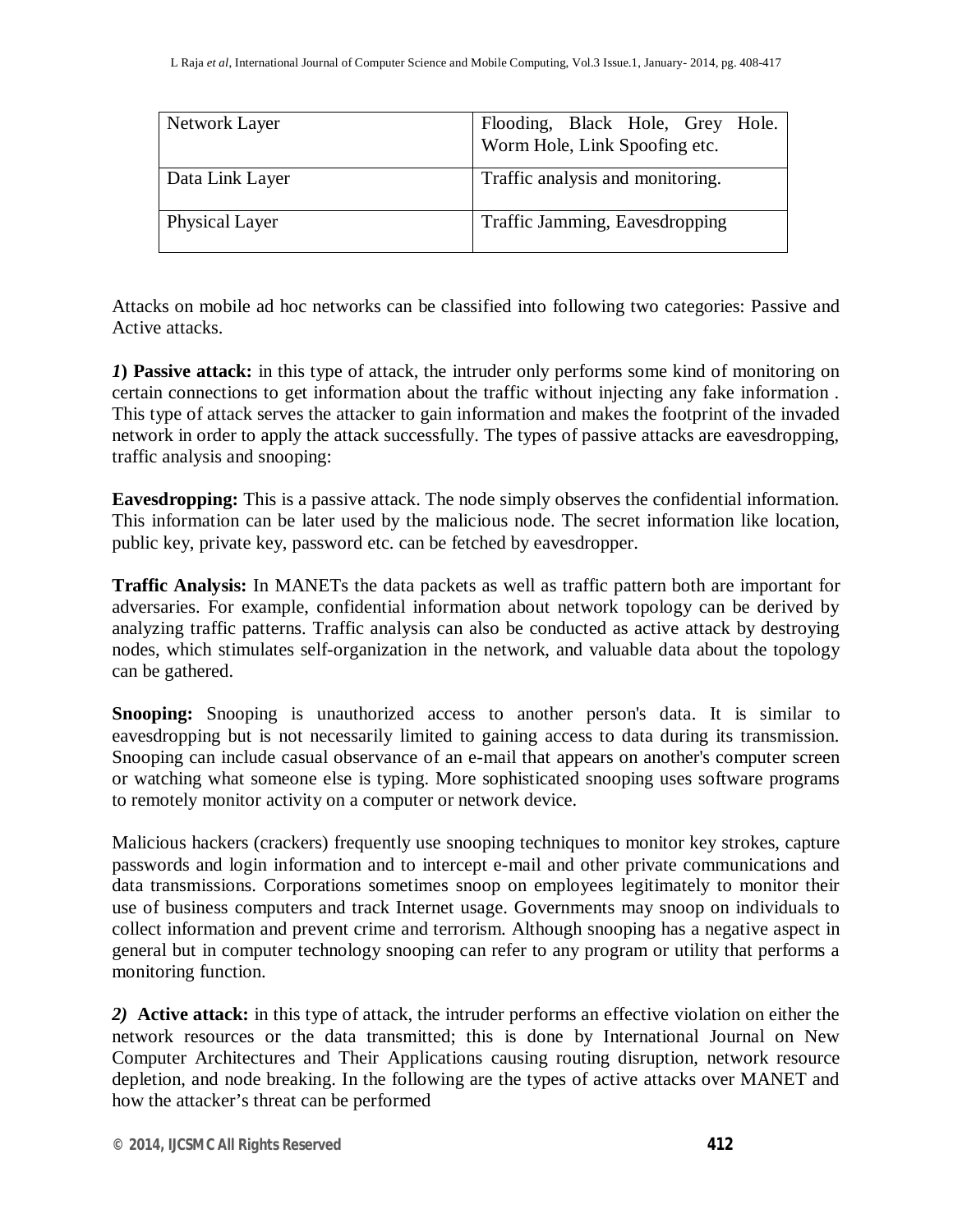**Flooding attack:** In flooding attack, attacker exhausts the network resources, such as bandwidth and to consume a node's resources, such as computational and battery power or to disrupt the routing operation to cause severe degradation in network performance . For example, in AODV protocol, a malicious node can send a large number of RREQs in a short period to a destination node that does not exist in the network. Because no one will reply to the RREQs, these RREQs will flood the whole network. As a result, all of the node battery power, as well as network bandwidth will be consumed and could lead to denial-of-service.

**Black hole Attack:** Route discovery process in AODV is vulnerable to the black hole attack. The mechanism, that is, any intermediate node may respond to the RREQ message if it has a fresh enough route, devised to reduce routing delay, is used by the malicious node to compromise the system. In this attack, when a malicious node listens to a route request packet in the network, it responds with the claim of having the shortest and the freshest route to the destination node even if no such route exists. As a result, the malicious node easily misroute network traffic to it and then drop the packets transitory to it.

**Wormhole Attack:** In a wormhole attack, an attacker receives packets at one point in the network, "tunnels" them to another point in the network, and then replays them into the network from that point. Routing can be disrupted when routing control message are tunneled. This tunnel between two colluding attacks is known as a wormhole .In DSR, AODV this attack could prevent discovery of any routes and may create a wormhole even for packet not address to itself because of broadcasting. Wormholes are hard to detect because the path that is used to pass on information is usually not part of the actual network. Wormholes are dangerous because they can do damage without even knowing the network.

**Gray-hole attack:** This attack is also known as routing misbehaviour attack which leads to dropping of messages. Gray hole attack has two phases. In the first phase the node advertise itself as having a valid route to destination while in second phase, nodes drops intercepted packets with a certain probability.

**Link spoofing attack:** In a link spoofing attack, a malicious node advertises fake links with nonneighbors to disrupt routing operations. For example, in the OLSR protocol, an attacker can advertise a fake link with a target's two hop neighbors. This causes the target node to select the malicious node to be its MPR. As an MPR node, a malicious node can then manipulate data or routing traffic, for example, modifying or dropping the routing traffic or performing other types of DoS attacks.

**Malicious code attacks:** malicious code attacks include, Viruses, Worms, Spywares, and Trojan horses, can attack both operating system and user application.

**Repudiation attacks:** Repudiation refers to a denial of participation in all or part of the communications. Many of encryption mechanism and firewalls used at different layer are not sufficient for packet security. Application layer firewalls may take into account in order to provide security to packets against many attacks. For example, spyware detection software has been developed in order to monitor mission critical services.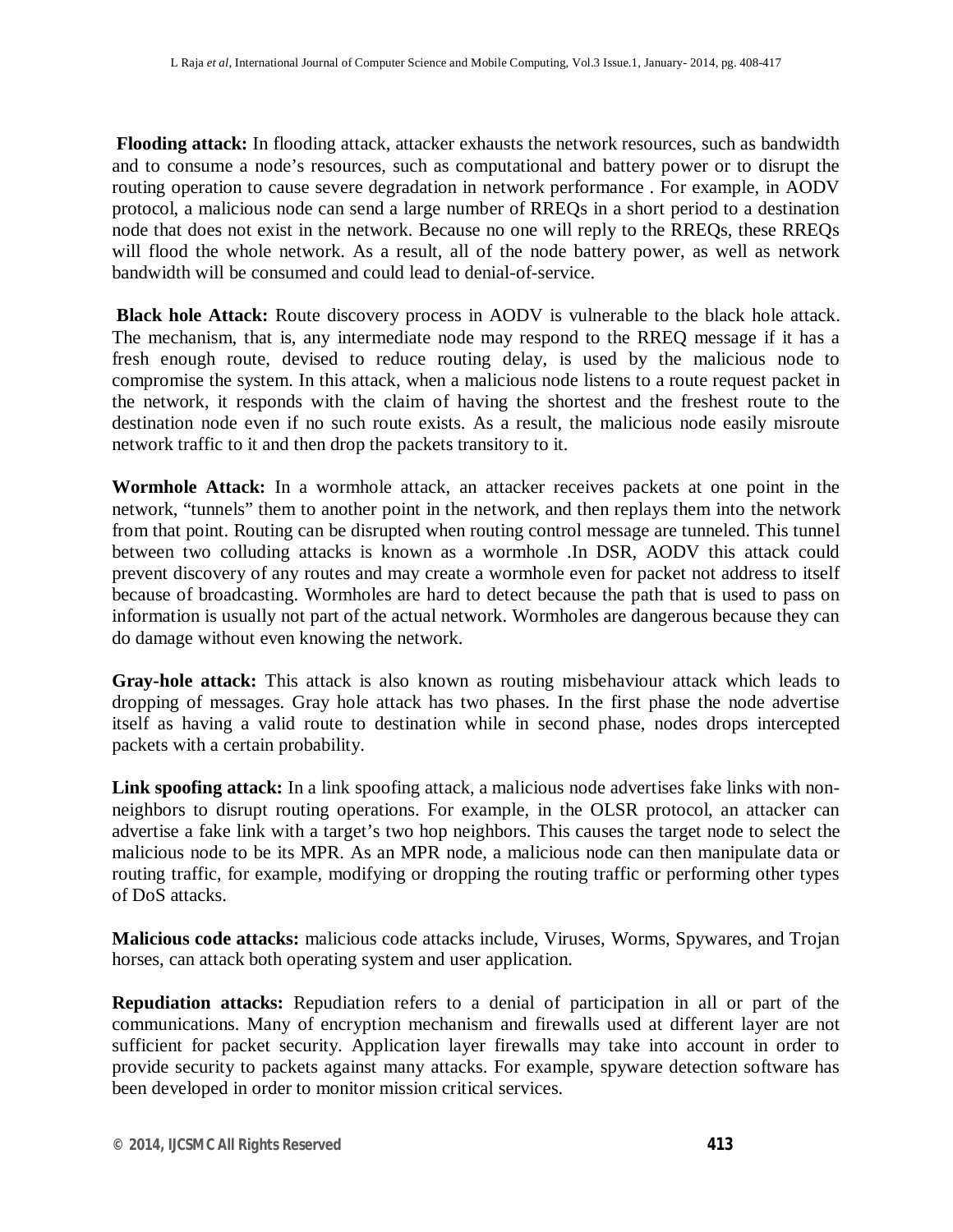**Session Hijacking:** Attacker in session hijacking takes the advantage to exploits the unprotected session after its initial setup. In this attack, the attacker spoofs the victim node's IP address, finds the correct sequence number i.e. expected by the target and then launches various DoS attacks. In Session hijacking, the malicious node tries to collect secure data (passwords, secret keys, logon names etc.) and other information from nodes. Session hijacking attacks are also known as address attack which make effect on OLSR protocol. The TCP-ACK storm problem may occur when malicious node launches a TCP session hijacking attack.

**SYN Flooding Attack:** The SYN flooding attacks are the type of Denial of Service (DoS) attacks, in which attacker creates a large number of half opened TCP connection with victim node. These half opened connection are never completes the handshake to fully open the connection.

**Denial of service attack:** Denial of service attacks are aimed at complete disruption of routing information and therefore the whole operation of ad-hoc network

**Jamming:** Jamming is a special class of DoS attacks which are initiated by malicious node after determining the frequency of communication. In this type of attack, the jammer transmits signals along with security threats. Jamming attacks also prevents the reception of legitimate packets.

**Selfish Misbehavior of Nodes:** Attacks under this category, are directly affects the selfperformance of nodes and does not interfere with the operation of the network. It may include two important factors. Conservation of battery power Gaining unfair share of bandwidth.

**Traffic monitoring and analysis:** Traffic monitoring and analysis can be deployed to identify the communication parties and functionalities, which could provide information to launch further attacks. Since these attacks are not specific to the MANET, other wireless networks, such as the cellular network, satellite network, and WLAN also suffer from these potential vulnerabilities. We did not focus on attacks on this layer for the security of MANET.

## **5. Challenges in MANET:**

*A.* **Autonomous-** No centralized administration entity is available to manage the operation of the different mobile nodes.

**B. Dynamic topology-** Nodes are mobile and can be connected dynamically in an arbitrary manner. Links of the network vary timely and are based on the proximity of one node to another node.

**C. Device discovery-** Identifying relevant newly moved in nodes and informing about their existence need dynamic update to facilitate automatic optimal route selection.

**D. Bandwidth optimization-** Wireless links have significantly lower capacity than the wired links. Routing protocols in wireless networks always use the bandwidth in an optimal manner by keeping the overhead as low as possible. The limited transmission range also imposes a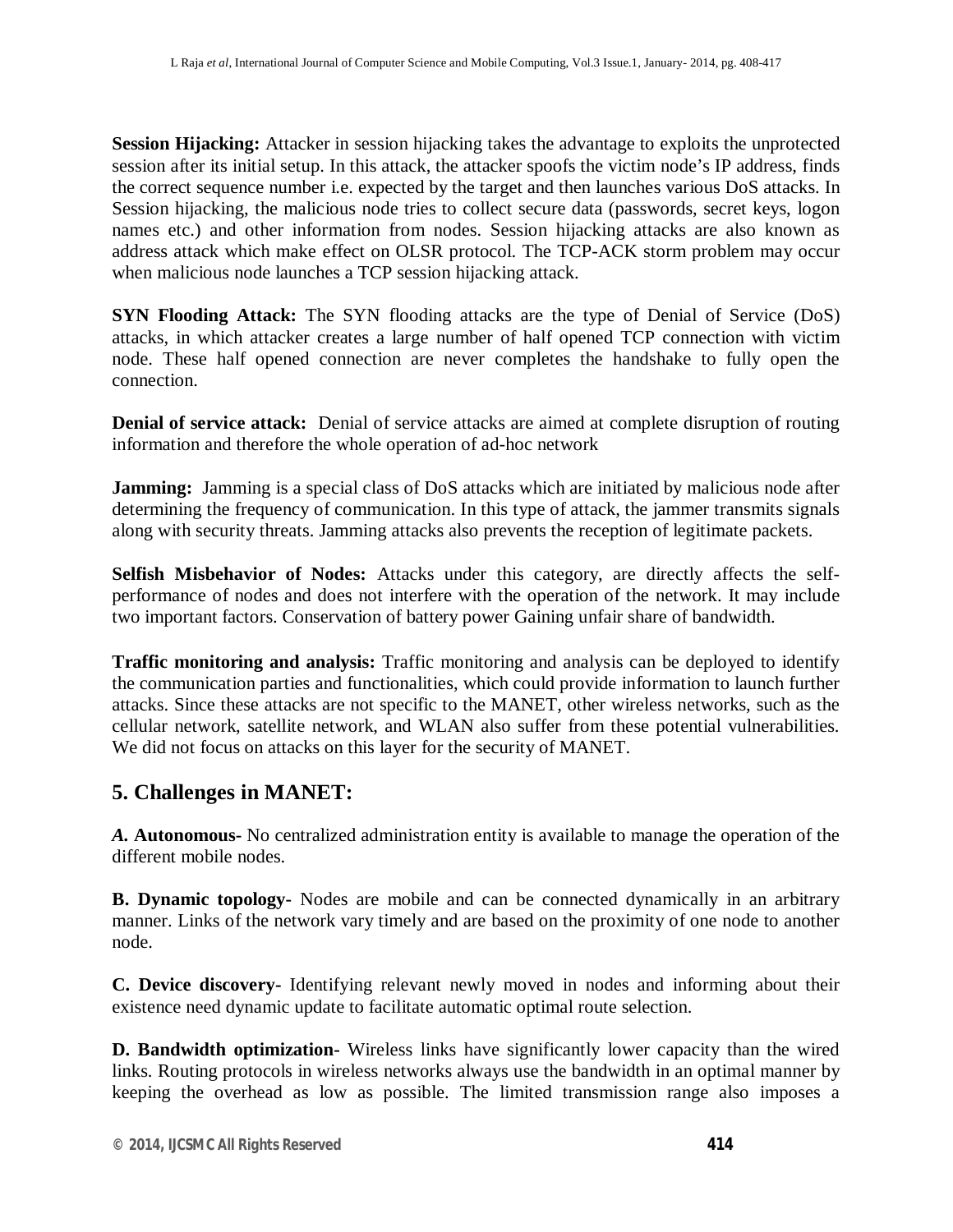constraint on routing protocols in maintaining the topological information. Especially in MANETS due to frequent changes in topology, maintaining the topological information at all nodes involves more control overhead which, in turn, results in more bandwidth wastage.

**E. Limited resources -** Mobile nodes rely on battery power, which is a scarce resource. Also storage capacity and power are severely limited.

**F. Scalability-** Scalability can be broadly defined as whether the network is able to provide an acceptable level of service even in the presence of a large number of nodes.

**G. Limited physical security-** Mobility implies higher security risks such as peer-to- peer network architecture or a shared wireless medium accessible to both legitimate network users and malicious attackers. Eavesdropping, spoofing and denial-of-service attacks should be considered.

**H. Infrastructure-less and self operated-** Self healing feature demands MANET should realign itself to blanket any node moving out of its range.

**I. Poor Transmission Quality-** This is an inherent problem of wireless communication caused by several error sources that result in degradation of the received signal.

**J. Ad hoc addressing-** Challenges in standard addressing scheme to be implemented.

**K. Network configuration-** The whole MANET infrastructure is dynamic and is the reason for dynamic connection and disconnection of the variable links.

**L. Topology maintenance-** Updating information of dynamic links among nodes in MANETs is a major challenge.

## **Conclusion**

The evolution in the field of mobile computing is driving a new alternative way for mobile communication, in which mobile devices form a self-creating, self-organising and selfadministering wireless network, called a *mobile ad hoc network.* Mobile Ad hoc networks are generally more vulnerable to physical security threats than fixed or hardwired networks. This paper throws a light on different concepts of MANETS that can help researchers to the maximum. Its intrinsic flexibility, lack of infrastructure, ease of deployment, auto-configuration, low cost and potential applications make it an essential part of future pervasive computing environments. As the involvement goes on, especially the need of dense deployment such as battlefield and sensor networks, the nodes in ad-hoc networks will be smaller, cheaper, more capable, and come in all forms. In all, although the widespread deployment of ad- hoc networks is still year away, the research in this field will continue being very active and imaginative.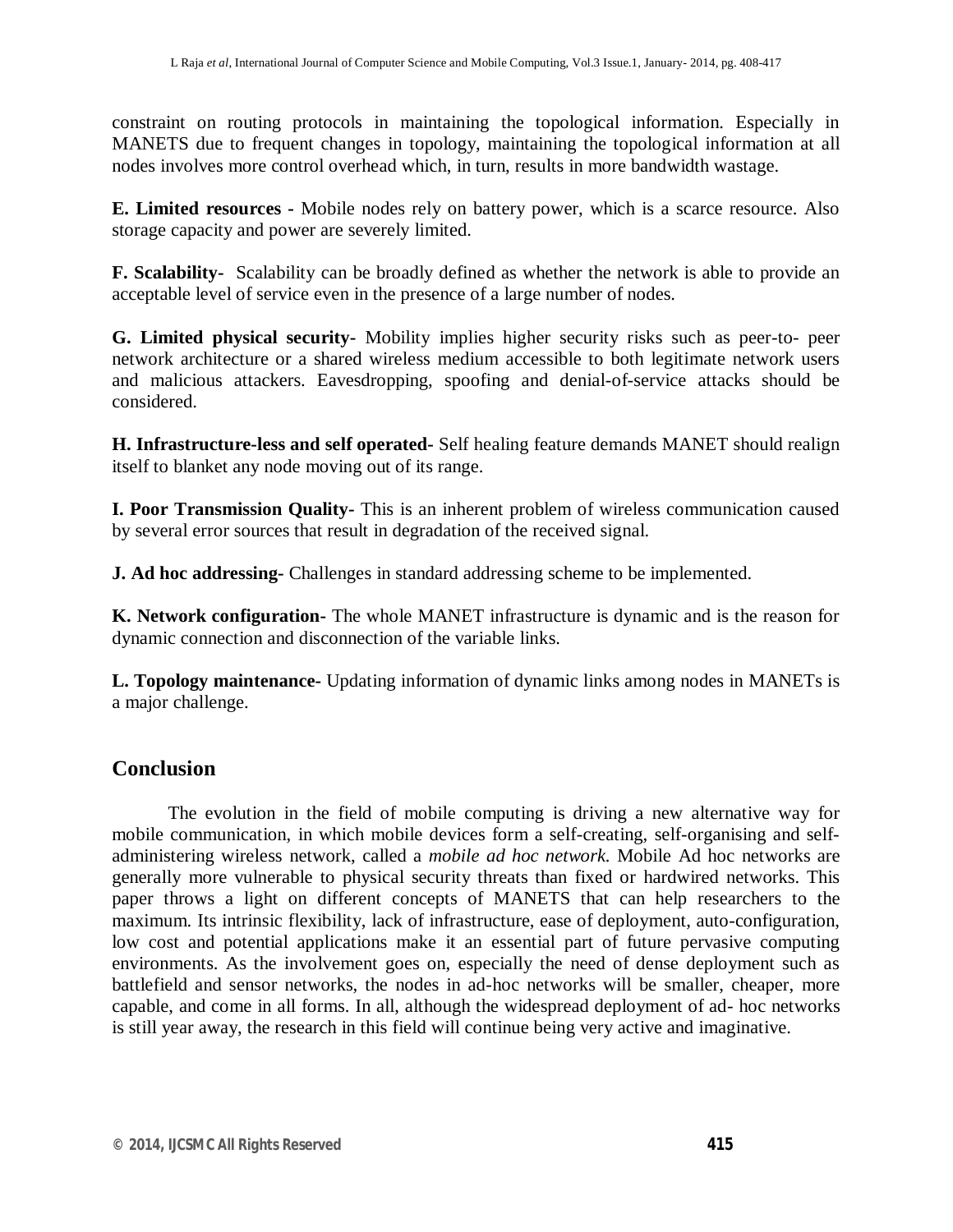#### **References**

- [1] Jeoren Hoebeke, Ingrid Moerman, Bart Dhoedt and Piet Demester " An Overview of Mobile ad hoc Netwroks: Applications & Challenges ."
- [2] K. Sanzgiri, B. Dahill, B.N. Levine, C. shield and E.M Belding- Royar, A secure routing protocol for Ad Hoc Networks, in Proceedings of ICNP'02,2002.
- [3] B. Kannhavong, H. Nakayama, Y. Nemoto, N. Kato and A. Jamalipour, "A survey of routing attacks in mobile ad hoc networks", Wireless Communications, IEEE In Wireless Communications, IEEE, Vol. 14, No. 5. (06 December 2007), pp. 85-91.
- [4] Krishna Moorthy Sivalingam, "Tutorial on Mobile Ad Hoc Networks", 2003.
- [5] B. Kannhavong et al., "A Collusion Attack Against OLSR-Based Mobile Ad Hoc Networks," IEEE GLOBECOM '06.
- [6] Z. Karakehayov, "Using REWARD to Detect Team Black-Hole Attacks in Wireless Sensor Networks," Workshop on Real-World Wireless Sensor Networks, June 20–21, 2005.
- [7] Y-C. Hu, A. Perrig, and D. Johnson, "Wormhole Attacks in Wireless Networks," IEEE JSAC, Vol. 24, No. 2, Feb. 2006.
- [8] HaoYang, Haiyun & Fan Ye ― Security in mobile ad-hoc networks : Challenges and solutions,‖, Pg. 38-47, Vol 11, issue 1, Feb 2004.
- [9] Buttyan, L., and Hubaux, J. P. Stimulating cooperation in self-organizing mobile ad hoc networks. *Mobile Networks and Applications*: Special Issue on Mobile Ad Hoc Networks, **8**(5), 2003.
- [10] S. Corson and J. Macker, "RFC 2501 Mobile Ad Hoc Networking (MANET): Routing Protocol Pe", Network Working Group, Request for Comments: 2501, University of Maryland, Naval Research Laboratory, JAN 1999.
- [11] Ad hoc Networking, C.E. Perkins, Addison Wesley, Jan. 2001.
- [12] C-K Toh, "Future Application Scenarios for MANET-Based Intelligent Transportation Systems", Proc. of Future Gen. Comms and Networking (FGCN 2007) - Vol. 2, p. 414-417.
- [13] Shiv Rama Murthi and Prasad " Adhoc Wireless network" page no. 249-252, First edition, PHI, 2004
- [14] R. Ramanathan and J. Redi, "A Brief Overview of ad hoc networks: challenges and Directions," IEEE Commun. Mag., vol. 40, no. 5, May. 2002.